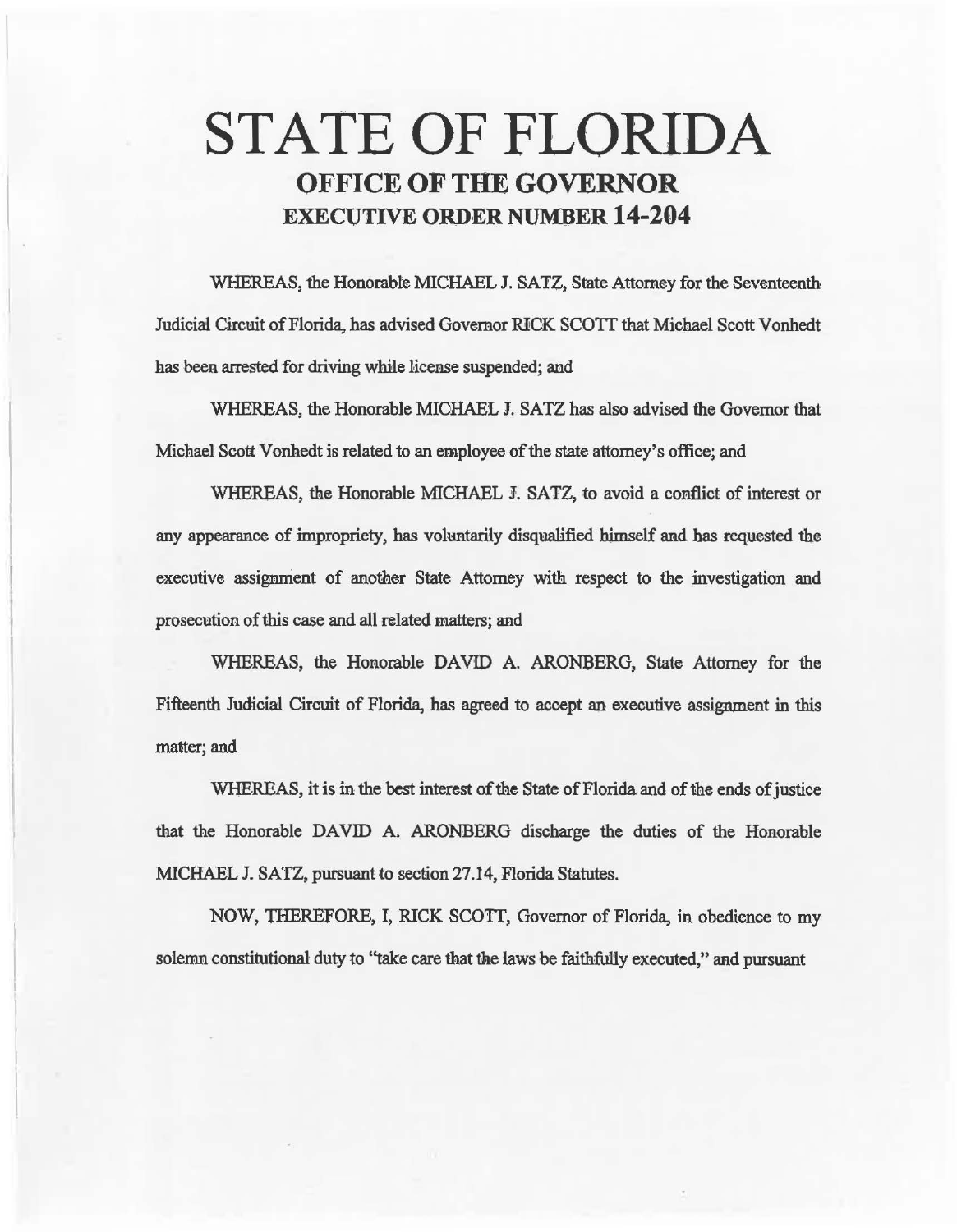to the Constitution and laws of the State of Florida, issue the following Executive Order, effective immediately:

#### Section 1.

The Honorable DAVID A. ARONBERG, State Attorney for the Fifteenth Judicial Circuit of Florida, referred to as the "Assigned State Attorney," is assigned to discharge the duties of the Honorable MICHAEL J. SATZ, State Attorney for the Seventeenth Judicial Circuit of Florida, as they relate to the investigation, prosecution and all matters related to Michael Scott Vonhedt.

## Section 2.

The Assigned State Attorney or one or more Assistant State Attorneys and Investigators, who have been designated by the Assigned State Attorney, shalil proceed immediately to the Seventeenth Judicial Circuit of Florida, and are vested with the authority to perform the duties prescribed herein.

#### Section 3.

All residents of the Seventeenth Judicial Circuit are requested, and all public officials are directed, to cooperate and render whatever assistance is necessary to the Assigned State Attorney, so 1hat justice may be served.

## Section 4.

The period of this Executive Assignment shall be for one (1) year, to and including July 2, 2015.